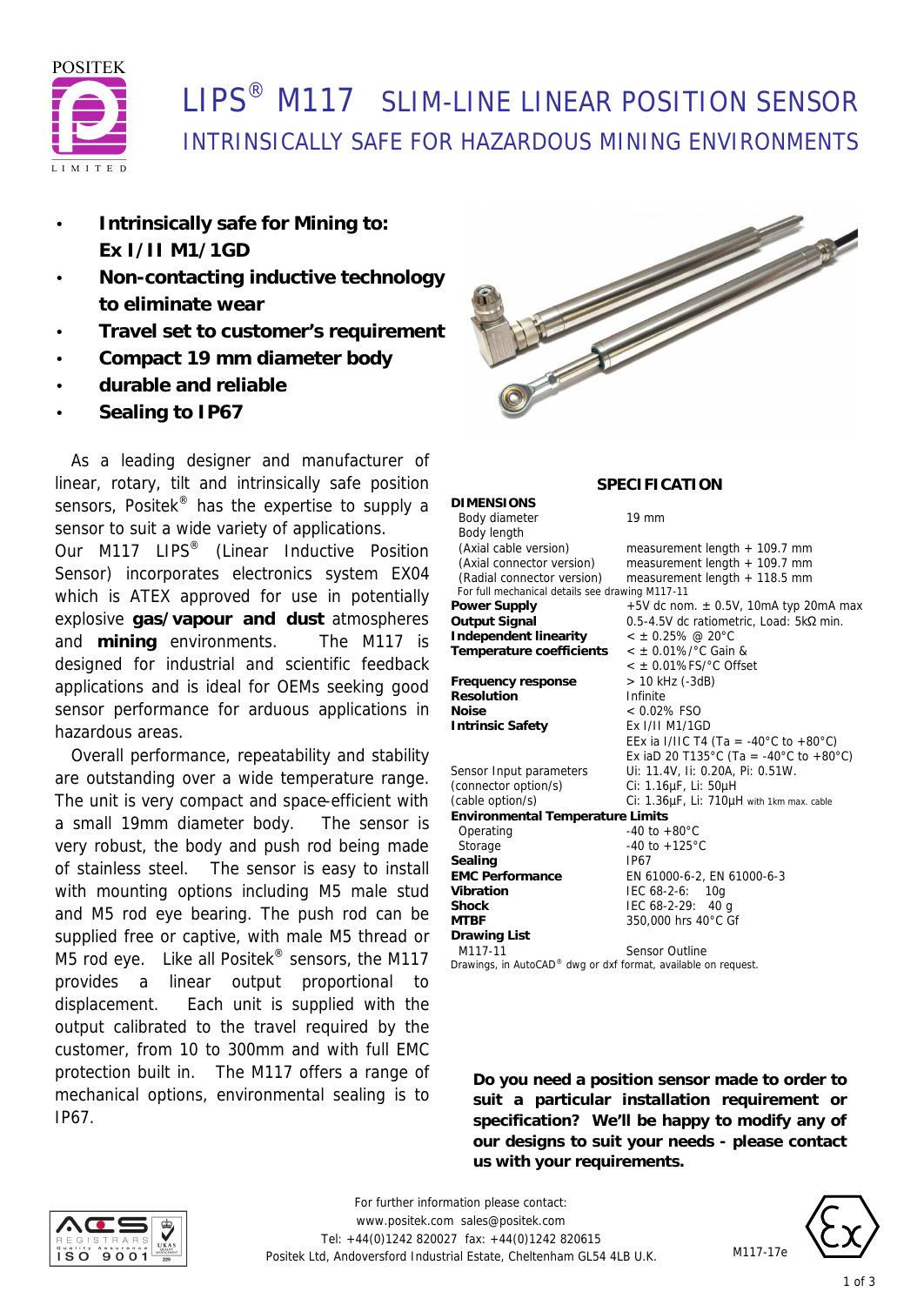

# LIPS® M117 SLIM-LINE LINEAR POSITION SENSOR INTRINSICALLY SAFE FOR HAZARDOUS MINING ENVIRONMENTS

Intrinsically safe equipment is defined as *"equipment which is incapable of releasing sufficient electrical or thermal energy under normal or abnormal conditions to cause ignition of a specific hazardous atmosphere mixture in its most easily ignited concentration."*

ATEX approved to; Ex I/II M1/1GD EEx ia IIC T4 (Ta = -40 $^{\circ}$ C to +80 $^{\circ}$ C) Ex iaD 20 T135°C (Ta = -40°C to +80°C)

Designates the sensor as belonging to; Groups I and II: suitable for all areas **(including mining)**, Category M1/1 GD: can be used in areas with continuous, long or frequent periods of exposure to hazardous gas (Zones 2 to 0) and dust (Zone 20), equipment remains energised.

Gas:

Protection class ia, denotes intrinsically safe for all zones Apparatus group IIC: suitable for IIA, IIB and IIC explosive gases.

Temperature class T4: maximum surface temperature under fault conditions 135°C.

Dust:

T135°C: maximum surface temperature under fault conditions 135°C.

Ambient temperature range extended to -40°C to +80°C.

It is imperative Positek® intrinsically safe sensors be used in conjunction with a galvanic barrier to meet the requirements of the product certification. The Positek X005 Galvanic Isolation Amplifier is purpose made for Positek IS sensors making it the perfect choice. Refer to the X005 datasheet for product specification and output configuration options.

### **Safety Parameters:-**

Ui: 11.4V, Ii: 0.20A, Pi: 0.51W

 $Ci = 1.36 \mu F^*$  Li = 710 $\mu$ H<sup>\*</sup> (cable option/s)

 $Ci = 1.16 \mu F$  Li = 50 $\mu$ H (connector option/s)

\*Figures for 1km cable where:  $Ci = 200pF/m$  &  $Li = 660nH/m$ 

Sensors can be installed with a maximum of 1000m of cable. Cable characteristics must not exceed:-

|  | Capacitance: $\leq$ 200 pF/m for max. total of: | 200 nF. |
|--|-------------------------------------------------|---------|
|  | Inductance: $\leq 660$ nH/m for max. total of:  | 660 µH  |

For cable lengths exceeding 10 metres a five wire connection is recommended to eliminate errors introduced by cable resistance and associated temperature coefficients.

ATEX approved sensors suitable for gas (X series) and dust (E series) applications, are also available from Positek.







*For further information please contact:* www.positek.com sales@positek.com Tel: +44(0)1242 820027 fax: +44(0)1242 820615 Positek Ltd, Andoversford Industrial Estate, Cheltenham GL54 4LB U.K.



## **TABLE OF OPTIONS**

**MEASUREMENT RANGE:** Factory-set to any length from 10 to

**ELECTRICAL INTERFACE OPTIONS**

The Positek® **X005** Galvanic Isolation Amplifier is available with 0.5-9.5V or 4-20mA transmission output options.

#### **CONNECTOR/CABLE OPTIONS**

Connector - Binder 713 series Axial or Radial, IP67 Cable with PG9 gland Axial, IP67

300 mm in increments of 1mm.

Cable length >50cm – please specify length in cm up to 15000cm maximum.

We recommend all customers refer to the 3 or 5-Wire Mode Connection page.

### **MOUNTING OPTIONS**

M5 rod eye bearing or M5x0.8 male thread ( radial versions).

**PUSH ROD OPTIONS** – standard retained with M5x0.8 male thread, M5 rod eye bearing or Free.



M117-17e